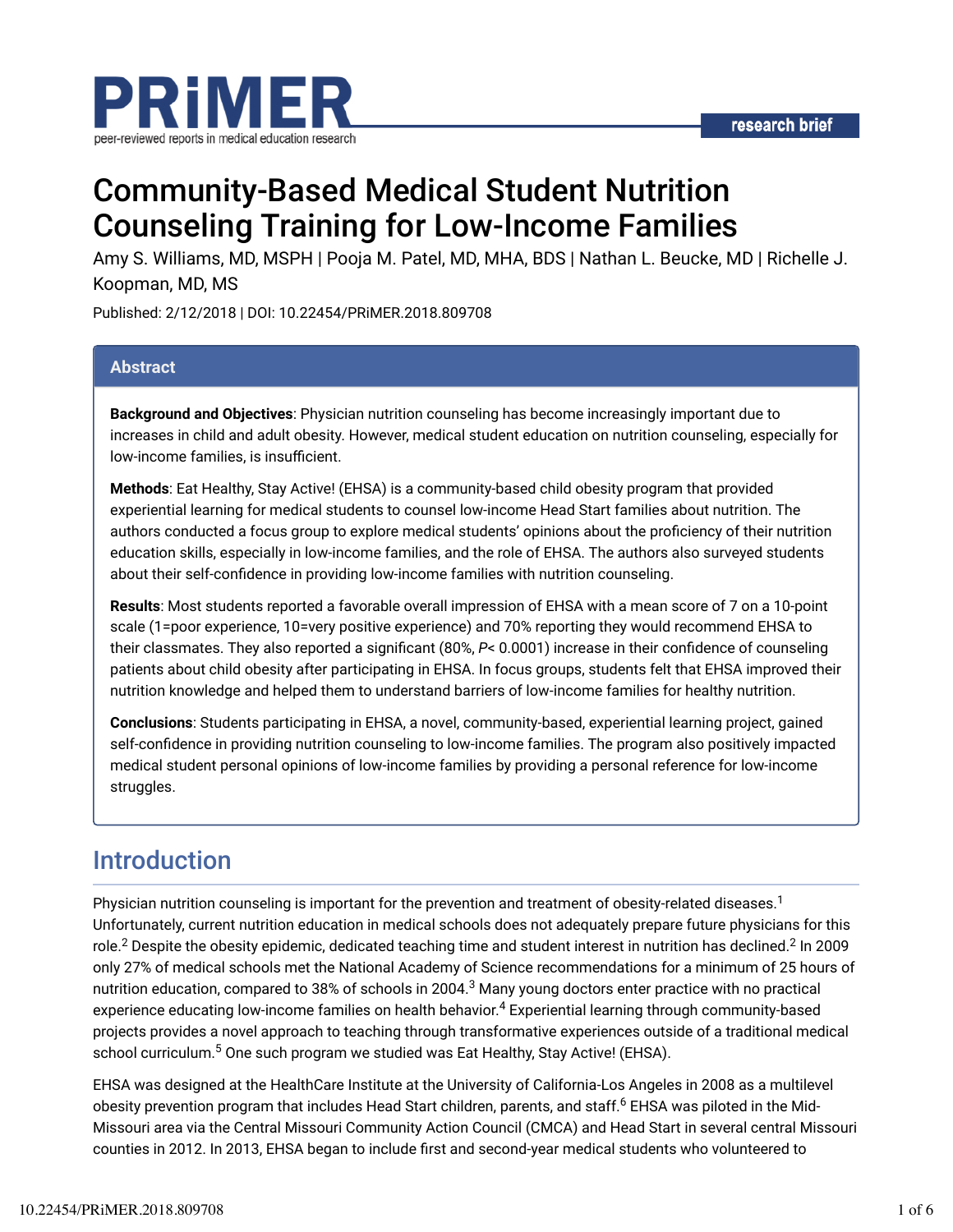participate as instructors and family coaches in the extracurricular program at the University of Missouri. The multilevel approach of EHSA includes curriculum in the classrooms to teach basic healthy nutrition and activities to Head Start children and programs for Head Start staff to achieve healthy weights. Parents receive educational sessions, some of which were led by medical students, to teach budget-conscious healthy weight practices for their families. Before the program begins in the community, medical students also receive training about the cultural implications of poverty, nutrition in the low-income populations, and health literacy. Medical students were also paired with families and encouraged to do home and Head Start site visits to increase interaction-based experiential learning opportunities with families and students. They provided personalized counseling with families regarding nutrition and exercise (see Table 1 for a description of EHSA student activities). We evaluated the role of this community-based experiential learning program to teach nutrition counseling skills to medical students working with low-income families.

# **Methods**

We surveyed medical students who participated in EHSA and conducted a student focus group composed of a subgroup of volunteers. Because EHSA is designed to help Head Start staff and families improve their lifestyle habits, it is both an obesity prevention program for those who aren't obese, and a treatment program for those who are. Focus group participants provided informed consent and received compensation of \$20 cash. The principal author (ASW) and a coauthor (PMP) moderated the 60-minute session using a semistructured script; a third author (RJK) observed. To try to reduce risk of bias, none of the focus group facilitators were EHSA faculty. All students who participated in EHSA were asked to complete either an online or paper survey, consisting of nine questions (Table 2; an EHSA medical student emailed survey). We compared the results from surveys using a paired *t*-test of binomial proportions.

We asked the focus group participants their overall views on nutrition education and experiences with EHSA. The focus group session was audio recorded and then transcribed by a qualitative transcriptionist. Using Dedoose qualitative software, the resulting transcript was analyzed independently by authors ASW, PMP, and RJK using thematic analysis. Quantitative data were analyzed using descriptive statistics, and chi-square test. The University of Missouri Health Sciences Institutional Review Board approved this project.

## **Results**

A total of 13 students participated in EHSA in academic year 2013-2014, and 22 students in academic year 2014-2015. Between both groups, 20 completed the survey (63% response rate) and five of these students participated in a focus group in August of 2015. The focus group included ^ve medical students aged 20 to 30. Four participants were female and one was male. At the time of the focus group, one participant was in the fourth year of medical school, one in the second year, and the rest were third-year students.

Results showed that most students participated in EHSA because they wanted to learn about childhood obesity or work with low-income families (80% and 90% respectively). Only 30% reported participating to learn about nutrition. Most students rated their overall experience with EHSA as positive with an average of 7 on a 10-point scale (1=poor experience, 10=very positive experience), and 70% reported that they were likely to recommend EHSA to other students. After participation in EHSA, 85% of students felt confident communicating about nutrition to their patients (7 or greater on a 10-point scale, with 1 being not confident at all and 10 being very confident; Table 2). Confidence in discussing childhood obesity (7 or greater on the same 10-point scale) also significantly increased from 5% before participating in EHSA to 85% after (*P*<0.0001). Because students were only surveyed once after EHSA, they were asked to consider their confidence before and after EHSA.

Several themes were identified from the transcript of the focus group, including: (1) students felt that nutrition and behavior counseling education in medical school was not sufficient; (2) EHSA helped alleviate these deficits, (3) students' experiences with low-income families helped them understand the struggles and communicate more effectively with these families, and (4) they preferred experiential learning projects such as EHSA to traditional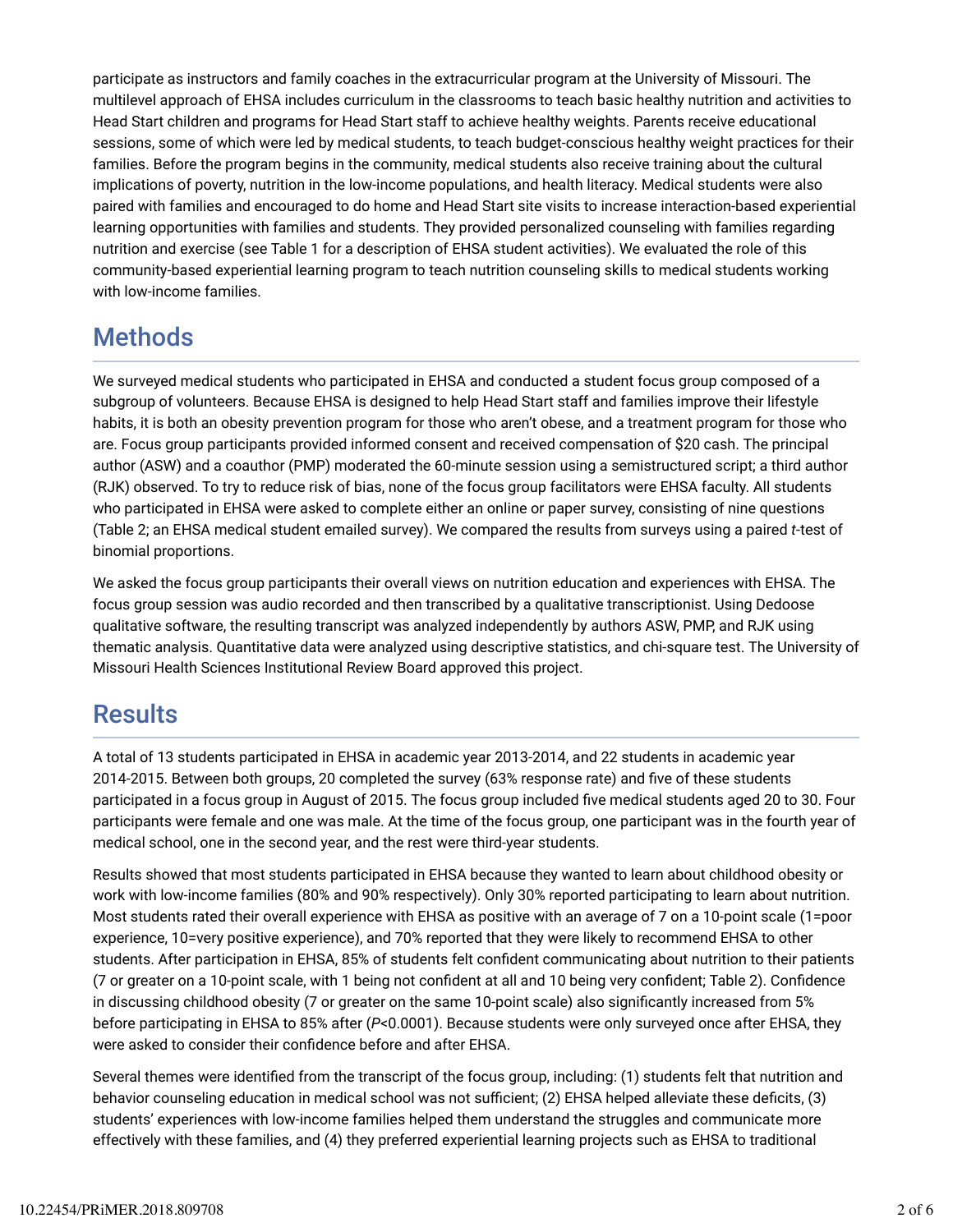## **Discussion**

Participation in EHSA provided a positive educational experience in several domains. Students reported that after participating in EHSA they were more confident in communicating with parents about nutrition (Theme 2), and there was an 80% increase in confidence about communicating about obesity to patients after EHSA compared to before.

EHSA also helped students build empathy toward low-income families by sharing their lived experiences (Theme 3) and helping them communicate with low-income families (Theme 4). Through their interactions at the classes and home visits, students began to understand the barriers of low-income families preventing them from following healthier lifestyles.

There was general agreement among the focus group students that nutrition education in medical school curriculum is inadequate (Theme 1). This was consistent with the dearth of medical school nutrition education reported in the literature nationally. $^3$  Current nutrition education at the University of Missouri, School of Medicine includes about 2 hours of nutrition lectures and various topics integrated into the problem-based learning curriculum. Interactive, experiential learning projects such as EHSA can help. Students reported applying practical skills of discussing weight and nutrition through EHSA.

Although students in our study expressed a preference for experiential learning (Theme 5), it is our experience that formalized experiential learning opportunities such as EHSA in preclinical years are rare in traditional medical school curriculum. Medical school is a time for significant personal growth. Beyond growth in knowledge, students also develop core values and beliefs. In addition to choosing a specialty, students make important decisions regarding the patient population they want to serve and how they will practice. By providing students with transformative experiences through EHSA, students in our study formed a more favorable view of low-income families (Theme 3). Experiential learning has previously proven beneficial in improving medical student's knowledge and changing their attitudes toward low-income patients. 5

Limitations of our study include being conducted at a single institution with a limited number of medical students in one focus group. The results from this study could be influenced greatly by small sample size. Additionally, results could be influenced by selection bias because participation in EHSA and in the survey and focus groups was voluntary. Finally, the validity of our study would improve if we had surveyed students before and after EHSA, rather than asking them to recall their confidence in communication skills retrospectively. Next steps include studying EHSA at other medical schools. More research is needed to understand if students who participate in experiential learning programs like EHSA learn, retain, and apply nutrition education over time. Further research is also needed to understand how to optimize experiential learning programs for behavior change counseling for medical students.

# Tables and Figures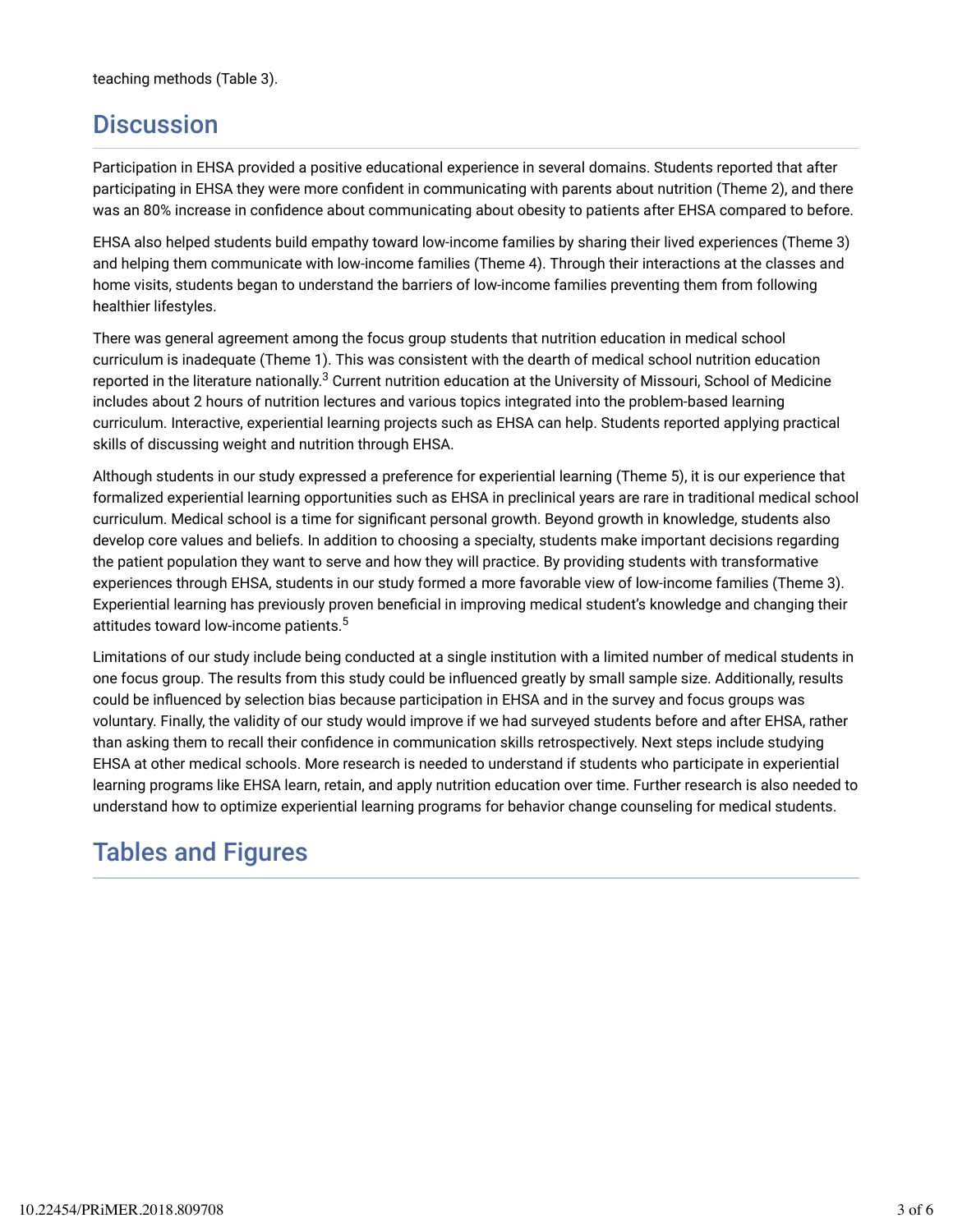| <b>Table 1: EHSA Medical Student Experience</b> |  |
|-------------------------------------------------|--|
|-------------------------------------------------|--|

| <b>Activity</b>                                                                                                                                                    | Time                                 | <b>Personnel/Resources</b>                                                                                                                              |
|--------------------------------------------------------------------------------------------------------------------------------------------------------------------|--------------------------------------|---------------------------------------------------------------------------------------------------------------------------------------------------------|
| Medical Student Didactics:<br>• Head Start 101/Intro to EHSA!<br>Understanding Health Literacy<br>• Understanding the Culture of Poverty<br>• Health and Nutrition | 1 to 2-hour lectures in the evening  | Facilitated by Head Start staff and Health<br>Literacy Missouri with input from volunteer<br>faculty advisor.<br>Newest Vital Sign-Health Literacy Tool |
| Parent training<br>Goal setting with family                                                                                                                        | Three 2-hour sessions in the evening | EHSA! Curriculum developed by UCLA<br>Health Care Institute                                                                                             |
| Home visit with Head Start family                                                                                                                                  | 1-hour session                       | None                                                                                                                                                    |
| Classroom visit at Head Start facility                                                                                                                             | Three 2-hour session                 | <b>Head Start teachers</b>                                                                                                                              |
| Journaling of experiences                                                                                                                                          | 2 hours                              | None                                                                                                                                                    |
| Success celebration with families                                                                                                                                  | 2 hours                              |                                                                                                                                                         |

\*Total time commitment: 25 hours over the 5-month period

#### Table 2: EHSA Medical Student Survey

|                | <b>Question</b>                                                                                                                                                                       | <b>Answers</b>                                                                                                                                                                                                                                                                                                                                                                      |
|----------------|---------------------------------------------------------------------------------------------------------------------------------------------------------------------------------------|-------------------------------------------------------------------------------------------------------------------------------------------------------------------------------------------------------------------------------------------------------------------------------------------------------------------------------------------------------------------------------------|
| 1              | Why did you choose to participant<br>in Eat Healthy, Stay Active? (choose<br>all that apply)                                                                                          | 1. I wanted to learn more about childhood obesity<br>2. I wanted to learn more about nutrition<br>3. I wanted to learn more about health care in low-income families<br>4. I wanted to learn more about health literacy<br>5. special designation on the Dean's letter<br>6. I wanted to work with low-income families and children<br>7. I am interested in the culture of poverty |
| 2              | On a scale of 1-10, please rate your<br>overall experience with Eat Healthy,<br>Stay Active.                                                                                          | Numeric 1-10 (1 being poor experience, 10 being very positive experience)                                                                                                                                                                                                                                                                                                           |
| 3              | On a scale of 1-5, please rate your<br>educational experience with the<br>following areas:<br>medical student training sessions<br>parent education sessions<br>Head Start site visit | Numeric 1-5 (1 being poor experience, 5 being very positive experience)                                                                                                                                                                                                                                                                                                             |
| 4              | On a scale of 1-10, how confident<br>do you feel communicating about<br>nutrition to your patients or peers.                                                                          | Numeric 1-10 (1 being not confident at all and 10 being very confident)                                                                                                                                                                                                                                                                                                             |
| 5              | Before participating in Eat Healthy,<br>Stay Active On a scale of 1-10<br>how comfortable were you<br>communicating with parents about<br>obesity in his or her child?                | Numeric 1-10 (1 being not confident at all and 10 being very confident)                                                                                                                                                                                                                                                                                                             |
| 6              | After participating in Eat Healthy,<br>Stay Active, on a scale of 1-10 how<br>comfortable are you communicating<br>with parents about obesity in his or<br>her child?                 | Numeric 1-10 (1 being not confident at all and 10 being very confident)                                                                                                                                                                                                                                                                                                             |
| $\overline{7}$ | Do you feel that the time<br>commitment to participant in Eat<br>Healthy, Stay Active was:                                                                                            | 1. too much time?<br>2. just right time?<br>3. not enough time?                                                                                                                                                                                                                                                                                                                     |
| 8              | How likely are you to recommend<br>participating in Eat Healthy, Stay<br>Active! to other medical students?                                                                           | 1. Not likely at all<br>2. Maybe likely<br>3. Very likely                                                                                                                                                                                                                                                                                                                           |
| 9              | What additional comments or<br>suggestions do you have for<br>improving the program?                                                                                                  | [This field was available for write-in answers]                                                                                                                                                                                                                                                                                                                                     |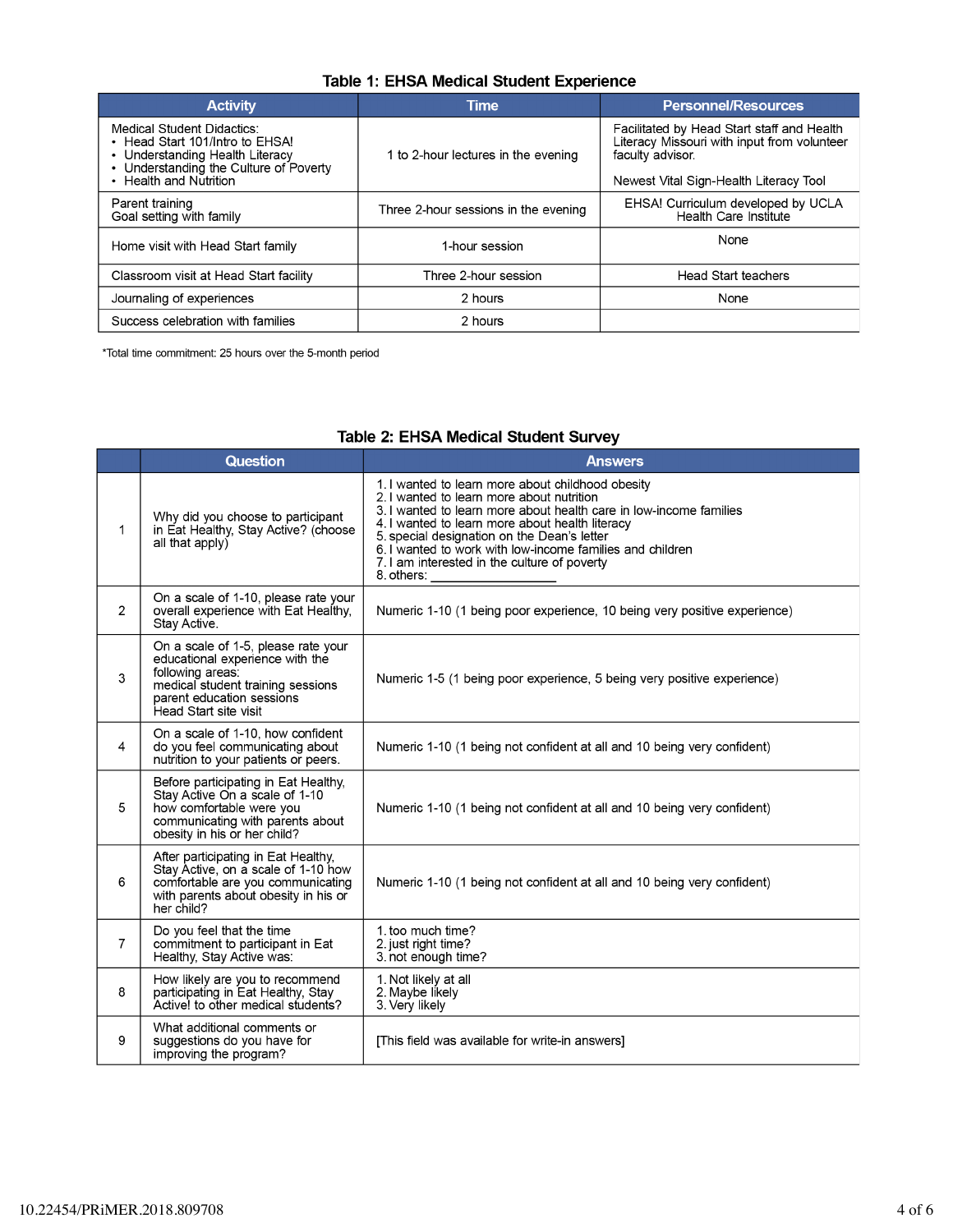#### **Table 3: EHSA Focus Group Results**

| Theme                                                                                                         | Quote                                                                                                                                                                                                                                                                                                                                                                                                                                                                                                                     |
|---------------------------------------------------------------------------------------------------------------|---------------------------------------------------------------------------------------------------------------------------------------------------------------------------------------------------------------------------------------------------------------------------------------------------------------------------------------------------------------------------------------------------------------------------------------------------------------------------------------------------------------------------|
| Nutrition and behavior counseling education<br>in medical school is insufficient                              | "We didn't get training about how to counsel people in nutrition. No. We don't."                                                                                                                                                                                                                                                                                                                                                                                                                                          |
|                                                                                                               | "I do remember giving one lecture on behavior change, in behavior modification<br>lectures. That was kind of (it), and they did mention that nutrition counseling could be<br>used in that manner."                                                                                                                                                                                                                                                                                                                       |
|                                                                                                               | "Yeah, but that was more for adults that are motivated to learn so you're addressing<br>the adult on how do you think you can change, what is your motivation to change, but<br>kids, it's a little bit different"                                                                                                                                                                                                                                                                                                        |
| EHSA helps alleviate nutrition education<br>deficits                                                          | "I felt like I was a little more confident wading into that conversation than I was before.<br>I actually had something to give them other than "By the way, your child is" since<br>I had a little bit of the information from the My Plate and stuff for them to actually<br>follow."                                                                                                                                                                                                                                   |
|                                                                                                               | "At the time that I did the Eat Healthy, Stay Active, I didn't actually think very much<br>of it, and it wasn't until a year later when I was doing pediatrics in **** and I actually<br>had to tell a parent "No, your three-year-old should not be that weight," that (I) kind<br>of realized how much I did learn about how to talk to patients and families about<br>nutrition-type stuff."                                                                                                                           |
| Interacting with low-income families helped<br>students to understand their struggles and<br>lived experience | "Especially if you're a lower income (parent), and you don't have a lot of the available<br>resources. That was sort of a, it was fun to actually sit there and talk and say "Run<br>me through your normal day." "OK, I work until 7:00, I'm tired, the easiest thing to do<br>is to go out and just buy McDonald's or fried chicken."                                                                                                                                                                                   |
|                                                                                                               | "I think for me, the most I got out of it was actually learning about all the services<br>that Head Start provides, and how intricately they're involved in the community with<br>families that are low-income and that are struggling."                                                                                                                                                                                                                                                                                  |
| EHSA helped students learn how to<br>effectively communicate with low-income<br>families                      | "we don't fully realize how big of a gap there is sometimes, and how things that<br>we know are healthy, or know that aren't healthy, people have no clue, and that's just<br>what they know. Which is fine, but it charges us with more of a responsibility to make<br>sure that when we check our box of "Oh, yeah, I covered nutrition," did we actually<br>assess what they know and how functional they are in making healthy choices,<br>because I think that we don't always appreciate that as much as we should. |
|                                                                                                               | We say diet and exercise, but we don't truly know what any of those mean."                                                                                                                                                                                                                                                                                                                                                                                                                                                |
|                                                                                                               | "It's a good way for us to take people who think they have no resources and show<br>them the resources that they do have to make healthy changes. They say "I'm<br>tired, and I can't afford to go buy expensive food." "Well, here are some alternatives<br>that are healthy. Here are some ways to coupon and to get those healthy things or<br>something that you can afford"                                                                                                                                          |
|                                                                                                               | "I think the coolest thing was exploring about the different food, because we always<br>tell people about they need to change their diet, but we don't really know what we<br>can do to change that so the healthy living books and the training the parents did, I<br>thought that was really helpful."                                                                                                                                                                                                                  |
| Students prefer experiential learning<br>projects such as EHSA to traditional<br>learning                     | "I'm always going to go with experiential over classroom based. I mean, when the first<br>little kid latches on to your leg, you're pretty much sold for that, it gives you a drive<br>and motivation and actually seeing that you're making a difference or at least working<br>on that, developing those skills is a very viable experience to have."                                                                                                                                                                   |
|                                                                                                               | "And that's the frustrating part, they're not teaching us enough of the practical<br>doctoring skills. If I were to take anything out of it, I think I'd put learning from<br>experience is definitely one of them"                                                                                                                                                                                                                                                                                                       |

#### Acknowledgments

The authors would like to acknowledge Drs Carol Tuetsch, Ariella Herman, and Bergen Nelson at UCLA for their creation of EHSA, and Mernell King and Jackie Rivera at Central Missouri Community Action for their implementation of local EHSA.

**Financial support**:This project was supported by grant number R24HS022140 from the Agency for Healthcare Research and Quality. The content is solely the responsibility of the authors and does not necessarily represent the official views of the Agency for Healthcare Research and Quality.

**Presentations**: